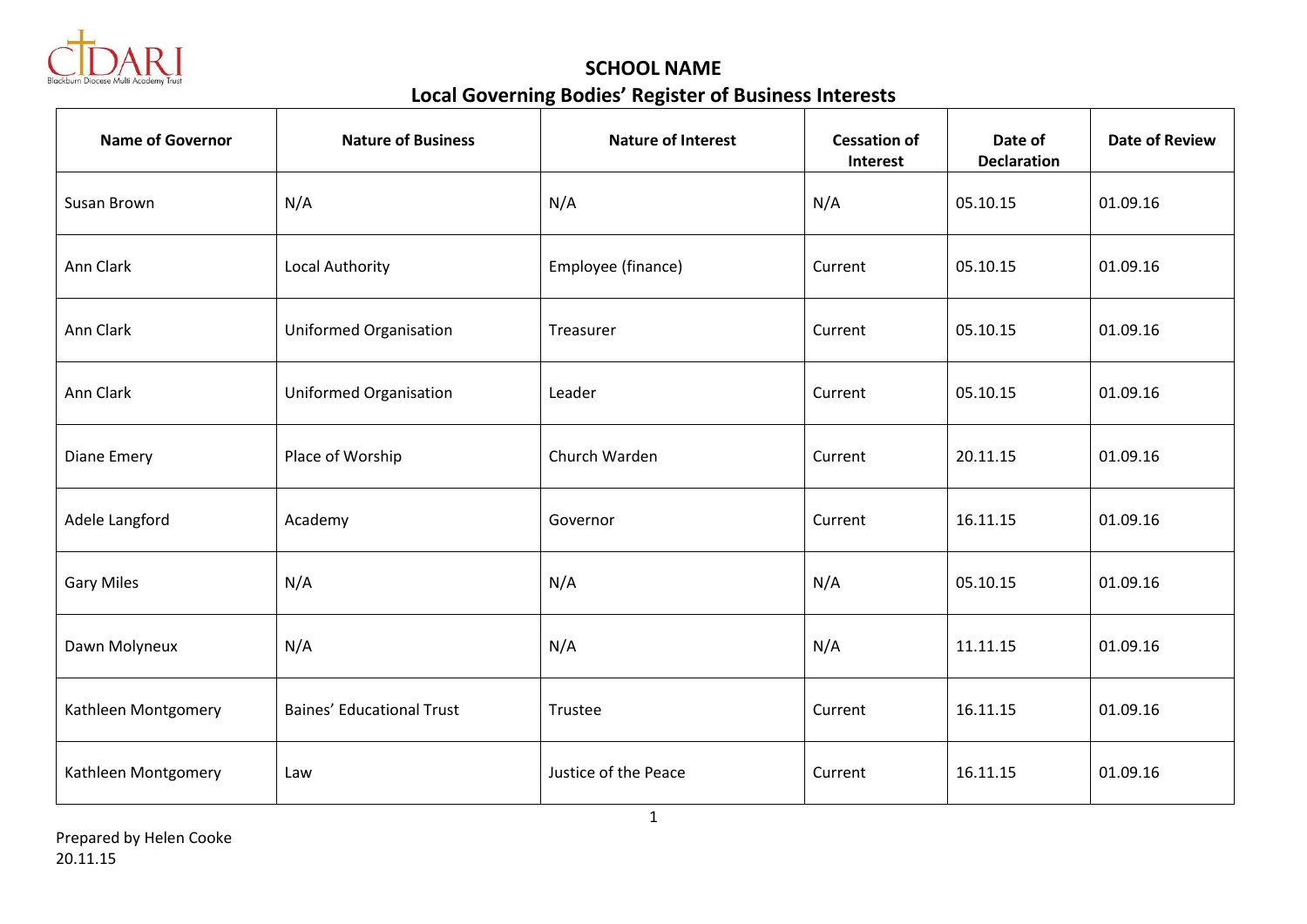

**SCHOOL NAME Local Governing Bodies' Register of Business Interests**

| Louise Noteboom     | <b>Local Authority</b>             | Employee                 | Current | 05.10.15 | 01.09.16 |
|---------------------|------------------------------------|--------------------------|---------|----------|----------|
| Huw Rose            | N/A                                | N/A                      | N/A     | 05.1015  | 01.09.16 |
| Sarah Smith         | N/A                                | N/A                      | Current | 16.11.15 | 01.09.16 |
| Joanne Snape        | Diocesan Board of Education        | Director                 | Current | 27.09.15 | 01.09.16 |
| Joanne Snape        | Place of Worship                   | Member of Church Council | Current | 27.09.15 | 01.09.16 |
| <b>Brian Waldie</b> | N/A                                | N/A                      | N/A     | 04.10.15 | 01.09.16 |
| Steven Whitworth    | N/A                                | N/A                      | N/A     | 18.10.15 | 01.09.16 |
| Christopher Wren    | <b>Board of Education</b>          | Director                 | Current | 13.10.15 | 01.09.16 |
| Christopher Wren    | Place of Worship                   | PCC                      | Current | 13.10.15 | 01.09.16 |
| Christopher Wren    | <b>Baines' Educational Trust</b>   | Chair & Trustee          | Current | 13.10.15 | 01.09.16 |
| Christopher Wren    | <b>Blackpool Educational Trust</b> | Treasurer                | Current | 13.10.15 | 01.09.16 |